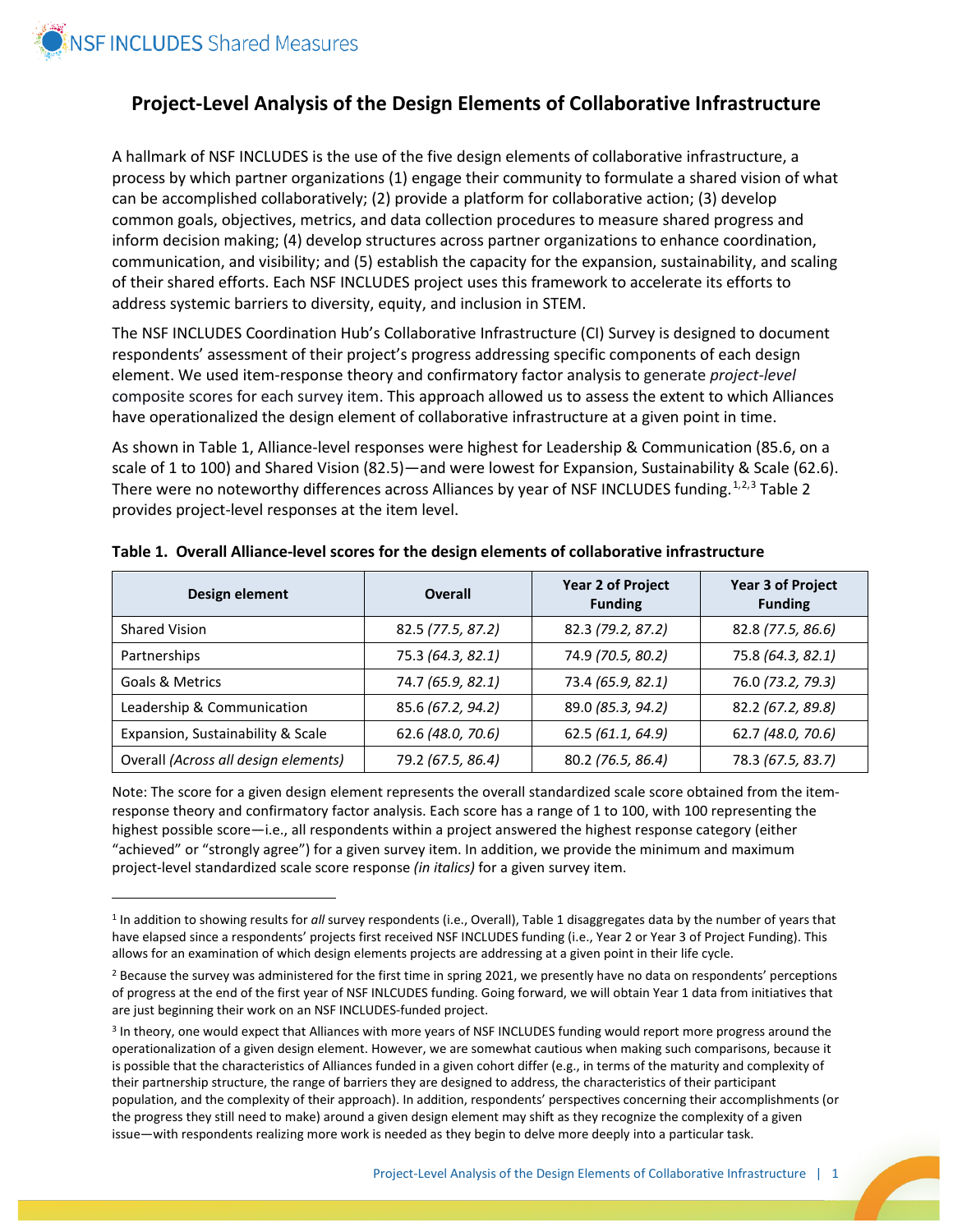

## **Table 2.—Item-specific Alliance-level scores across all survey items**

|                               |                                                                                                                                                                                        | <b>Results</b>                     |                                                   |                                                   |
|-------------------------------|----------------------------------------------------------------------------------------------------------------------------------------------------------------------------------------|------------------------------------|---------------------------------------------------|---------------------------------------------------|
| Design element                | <b>Survey item</b>                                                                                                                                                                     | <b>Overall</b><br>$(n=6$ projects) | Year 2 of project<br>funding<br>$(n=3)$ projects) | Year 3 of project<br>funding<br>$(n=3)$ projects) |
| Leadership &<br>Communication | Our project's leadership structure leverages the<br>collective knowledge of partners and other<br>stakeholders                                                                         | 90.1 (70.8, 100.0)                 | 93.5 (88.9, 100.0)                                | 86.7 (70.8, 96.4)                                 |
| Leadership &<br>Communication | Our project leadership provides opportunities<br>for building relationships across partners                                                                                            | 89.5 (70.8, 96.4)                  | 92.2 (88.6, 95.0)                                 | 86.7 (70.8, 96.4)                                 |
| Leadership &<br>Communication | Our project leadership is willing to engage in<br>frank and open discussions when areas of<br>disagreement exist                                                                       | 88.5 (59.1, 100.0)                 | 92.3 (88.6, 96.7)                                 | 84.8 (59.1, 100.0)                                |
| <b>Shared Vision</b>          | Our project's goals are informed by an<br>assessment of the participant population's<br>needs                                                                                          | 88.1 (76.5, 96.7)                  | 86.2 (76.5, 96.7)                                 | 90.1 (81.3, 96.4)                                 |
| <b>Shared Vision</b>          | All of our core partners are involved in the<br>process of developing our project's goals                                                                                              | 87.5 (81.3, 91.7)                  | 88.4 (85.9, 90.9)                                 | 86.6 (81.3, 91.7)                                 |
| Leadership &<br>Communication | Our project leadership has structures in place to<br>encourage full participation by all partners                                                                                      | 86.2 (66.7, 96.7)                  | 91.0 (87.5, 96.7)                                 | 81.3 (66.7, 89.3)                                 |
| Leadership &<br>Communication | All of our core partners collaborate with each<br>other to align their actions                                                                                                         | 83.8 (66.7, 92.9)                  | 87.1 (80.9, 92.9)                                 | 80.6 (66.7, 91.7)                                 |
| Leadership &<br>Communication | Our project's decision-making processes are<br>transparent to those inside the project                                                                                                 | 83.6 (68.8, 95.0)                  | 87.3 (79.5, 95.0)                                 | 79.8 (68.8, 85.7)                                 |
| Partnerships                  | The sum of our core and supporting partners<br>represent the range of institutions needed to<br>achieve our project's goals                                                            | 83.3 (79.2, 91.7)                  | 80.5 (79.2, 82.4)                                 | 86.0 (81.8, 91.7)                                 |
| Leadership &<br>Communication | All of our core partners regularly seek advice<br>from one another (e.g., effective strategies for<br>addressing a given challenge)                                                    | 82.2 (68.8, 95.0)                  | 85.1 (77.9, 95.0)                                 | 79.3 (68.8, 90.0)                                 |
| Leadership &<br>Communication | Our project has internal procedures that<br>minimize power imbalances among partners                                                                                                   | 81.3 (62.5, 90.0)                  | 84.2 (75.0, 90.0)                                 | 78.5 (62.5, 87.5)                                 |
| Goals & Metrics               | All of our core partners are involved in the<br>process of making sense of findings that emerge<br>from the project's analysis of shared<br>measurement data                           | 81.2 (75.0, 85.7)                  | 81.0 (78.3, 82.5)                                 | 81.3 (75.0, 85.7)                                 |
| Leadership &<br>Communication | Our project's decisions are informed by input<br>from our participant population (e.g., through<br>representation by members of the participant<br>population on a steering committee) | 81.0 (62.5, 92.5)                  | 84.1 (77.8, 89.6)                                 | 77.9 (62.5, 92.5)                                 |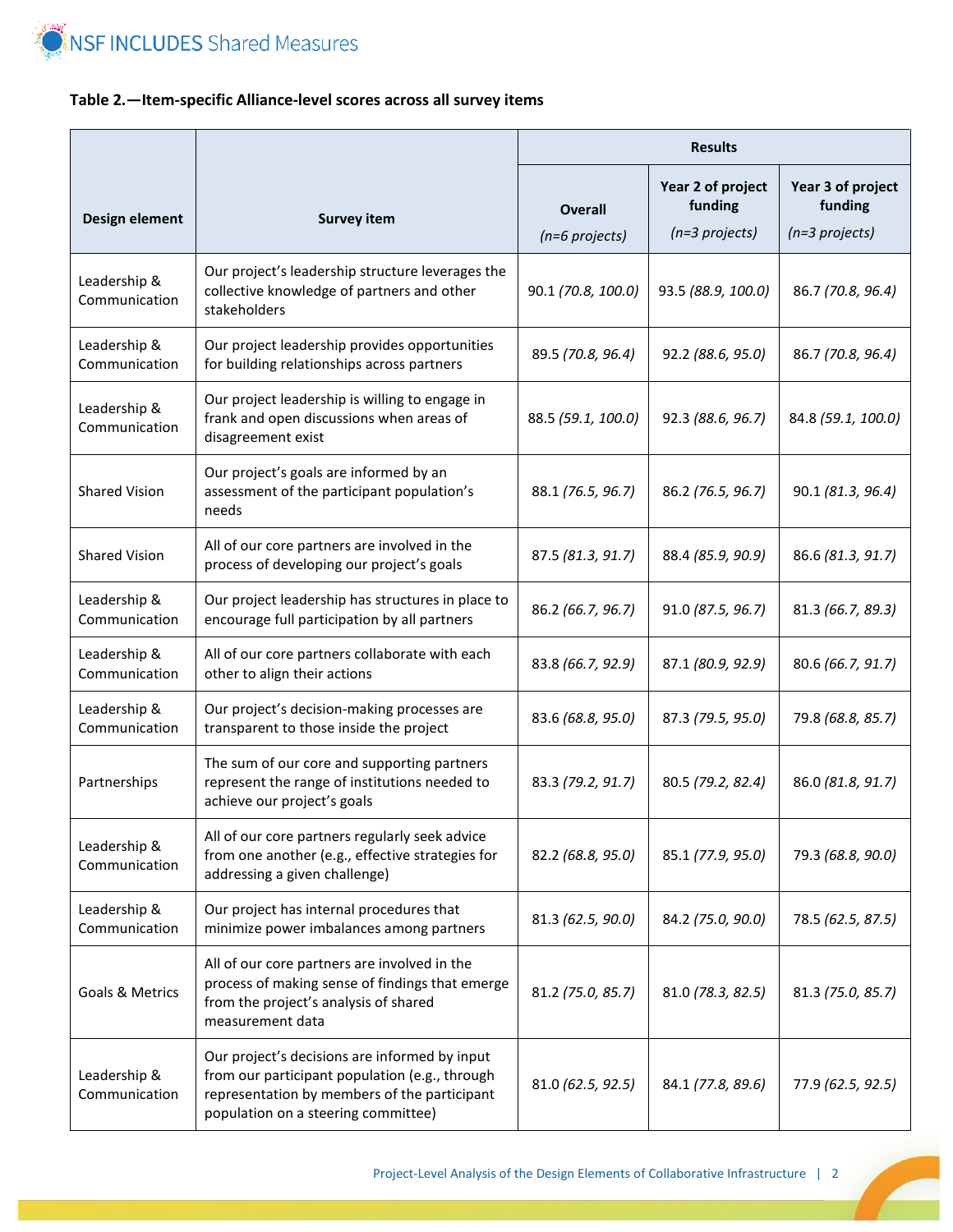

|                                         |                                                                                                                                | <b>Results</b>                   |                                                  |                                                   |
|-----------------------------------------|--------------------------------------------------------------------------------------------------------------------------------|----------------------------------|--------------------------------------------------|---------------------------------------------------|
| Design element                          | <b>Survey item</b>                                                                                                             | <b>Overall</b><br>(n=6 projects) | Year 2 of project<br>funding<br>$(n=3$ projects) | Year 3 of project<br>funding<br>$(n=3)$ projects) |
| Partnerships                            | Our project has a plan that clearly specifies<br>each partner's role                                                           | 80.1 (67.3, 92.9)                | 80.7 (67.3, 92.9)                                | 79.6 (70.8, 85.7)                                 |
| Partnerships                            | The sum of our core and supporting partners<br>reflect the diversity of our participant<br>population                          | 75.4 (52.1, 86.9)                | 76.7 (72.2, 81.3)                                | 74.1 (52.1, 86.9)                                 |
| Goals & Metrics                         | Our project has participatory processes to<br>refine its measures, indicators, metrics, and/or<br>data collection methods      | 74.2 (61.5, 81.8)                | 71.2 (61.5, 78.3)                                | 77.3 (75.0, 81.8)                                 |
| <b>Shared Vision</b>                    | Our project has a plan that addresses systemic<br>barriers to broadening participation in STEM                                 | 72.7 (68.8, 79.2)                | 74.3 (68.8, 79.2)                                | 71.1 (69.2, 72.6)                                 |
| Expansion,<br>Sustainability &<br>Scale | Our project contributes to the field's knowledge<br>base about effective strategies for broadening<br>participation in STEM    | 72.7 (63.5, 78.6)                | 68.6 (63.5, 72.2)                                | 76.8 (75.0, 78.6)                                 |
| Expansion,<br>Sustainability &<br>Scale | Our project has a strategic vision of what<br>activities will be sustained beyond the current<br>award period                  | 72.7 (47.7, 85.7)                | 76.3 (70.5, 83.3)                                | 69.0 (47.7, 85.7)                                 |
| Goals & Metrics                         | Our project has the capacity to track progress<br>across all partners (e.g., protocols, common<br>metrics)                     | 69.4 (52.5, 84.1)                | 66.8 (52.5, 77.8)                                | 72.1 (64.3, 84.1)                                 |
| Goals & Metrics                         | Our project uses data to make regular<br>improvements                                                                          | 68.3 (52.1, 85.0)                | 67.6 (52.1, 85.0)                                | 68.9 (65.0, 73.8)                                 |
| Partnerships                            | Our project adds new partners to address a<br>given need (e.g., to access crucial expertise<br>and/or additional participants) | 66.5 (54.2, 73.8)                | 66.6 (64.5, 70.0)                                | 66.5 (54.2, 73.8)                                 |
| Expansion,<br>Sustainability &<br>Scale | Our project has a written plan that outlines a<br>strategy for sustaining activities beyond the<br>current award period        | 52.9 (39.6, 66.7)                | 52.6 (46.9, 56.3)                                | 53.3 (39.6, 66.7)                                 |
| Expansion,<br>Sustainability &<br>Scale | Our project has secured funding beyond the<br>current award period                                                             | 42.8 (32.5, 57.1)                | 37.9 (32.5, 43.8)                                | 47.8 (36.1, 57.1)                                 |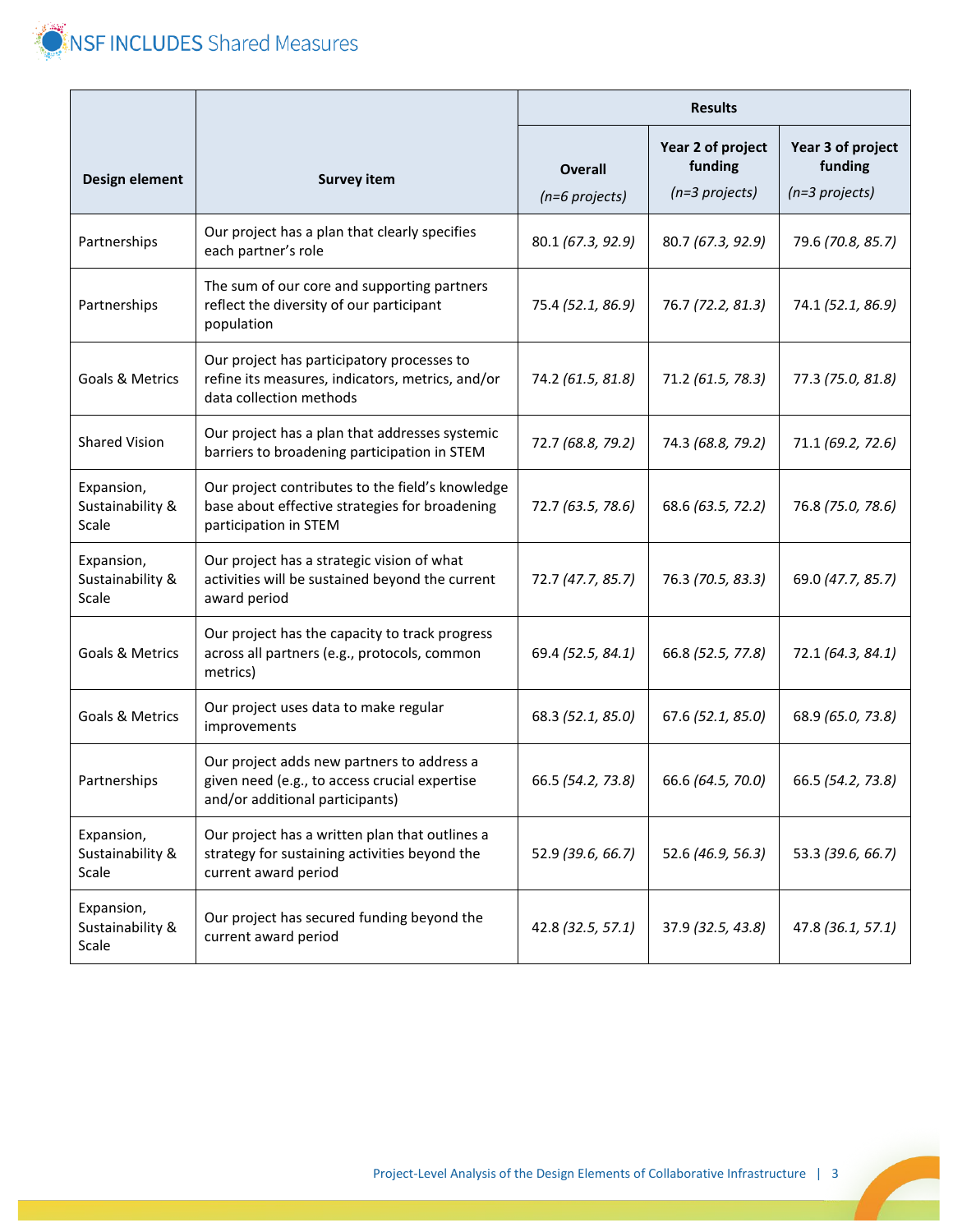

The remainder of this document summarizes the technical approach used to construct composite scores for the Hub's CI Survey. Specifically, it (1) provides a brief overview of scaling methodologies; (2) describes the rationale for using scaling to develop composite survey scores; (3) clarifies the terminology associated with scaling; and (4) provides a description of data included in the analysis and a detailed description of processes used. All of the analysis performed here is done with R version 4.0.3 with the following packages: readxl, writexl. ltm, psych, lavaan, and semPlot.

#### **Overview of Scale and Scaling**

Scaling is a device to measure attributes of interest and is used to provide quantitative information about these attributes. Most of us are familiar with scales and we use them on a daily basis. For example, scales such as time, temperature, height, weight, and speed are very familiar in the physical world—with devices providing numbers that represent universal "quantities" or scales that convey properties for attributes of widespread interest.

Social science scales are quite different. Perception, intelligence, satisfaction, opinion, or achievement are complex and often abstractive constructs, where the attributes of interest are generally not directly visible or measurable. Quantifying these constructs through use of a single indicator is difficult, and often requires measurement through multiple observable indicators. For example, students' responses on a survey about attitudes toward science may be indicators of their engagement in STEM. Similarly, measuring students' mathematical skills requires observing what students can do on mathematical assessments that contain multiple domains—e.g., single-digit addition, multi-step arithmetic, arithmetic with vulgar fractions, etc. (Wu & Adams, 2007).

As such, social science scales often deal with concepts that are not directly visible—therefore latent and the attribute of interest cannot be directly quantified from one indicator. Rather, they must often be measured by collecting information on multiple indicators that are associated with a given attribute. Measuring a complex construct by examining multiple-observable indicators is generally referred to as "scaling," requiring the application of mathematical models such as item-response theory (IRT) and/or Confirmatory Factor Analysis (CFA). Such mathematical models help to test theories, evaluate a construct's validity of indicators, build the construct with the validated indicators, and quantify measurement (Shultz & Whitney, 2005).

#### **Rationale for scaling**

Two primary rationales for using scaling are: (1) testing a theory and evaluating construct validity; and (2) assessing the relationship between a latent construct and observed items to test reliability and scale accuracy (to quantify the attribute of interest). The following scenarios illustrate the rationale for using scaling techniques.

**Evaluating Construct Validity.** The scaling can be used to examine the extent to which survey items contribute to an overall finding. As a part of a high school initiative designed to increase participation in STEM, you are asked to use a 24-item survey to assess students' perceptions about specific science topics. In this situation, the construct you want to measure is "attitudes toward science for each student" and you hypothesize that such attitudes vary across the 500 students. While the attitudes toward science topics is an abstract construct that cannot be measured directly, you theorize that the construct can be quantified through the 24 survey items. Figure 1, which illustrates a latent approach for addressing this question, represents a graphical presentation of how the survey sets out to measure students' attitudes—with each item response (i.e., each observed item) and overall scaling of items reflecting a given student's outlook (i.e., positive or negative) about science.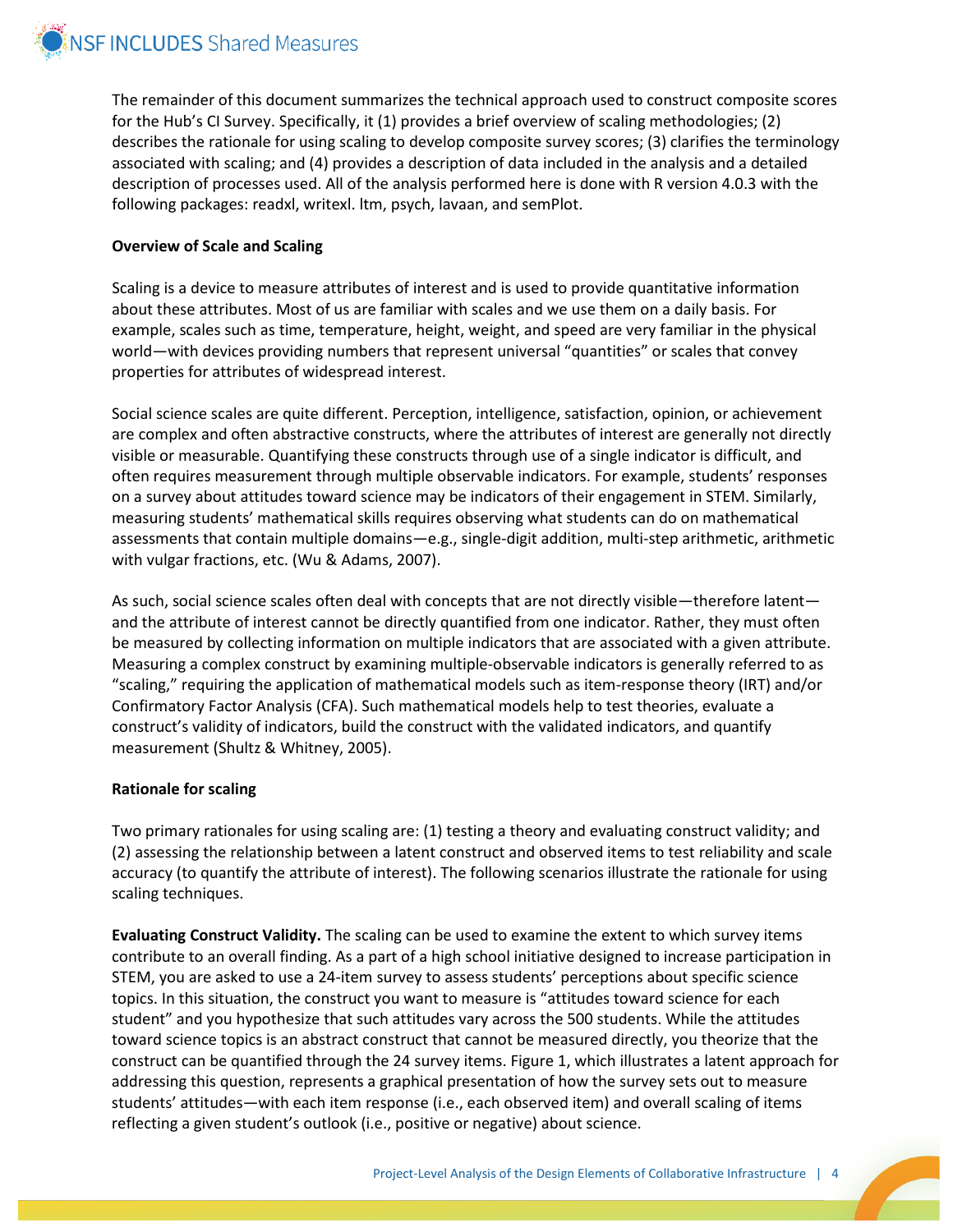



#### **Figure 1. Latent model to measure STEM engagement among of 500 students**

The arrows indicate the relationship between the latent construct and observed items, with the attitudes toward science determining the likely responses to each survey item. The direction of the arrows is extremely important, since it illustrates that students' attitudes are not determined by the items (rather, students' attitudes influence the likelihood of their item responses). The figure also illustrates that there are levels of errors associated with each observed item.

Another way to explain the relationship between the latent construct and observed items is that the latent construct is the cause, and the item responses are the effect, where the item responses are understood as a consequence of the latent construct. In this example, the scaling approach allows for testing the latent model, provides vital information about the appropriateness of the theoretical model and facilitates efforts to evaluate the construct validity and relationship among items. The scaling approach also allows for an estimation of the measurement error for each item and provides precise information about how much (or little) each item accounts for the latent construct.

**Testing Reliability and Accuracy.** A scale can be reliable (but not accurate) if it measures a construct very consistently—but is consistently providing the wrong numerical values. Likewise, a scale can be accurate (but not reliable) if it generates the right numerical values in an inconsistent manner. Reliability in scaling is how repeatable a measurement is, while accuracy is how close a value is to its true value. For example, to assess the reliability of a reading exam, a teacher might administer the same test twice to examine whether student-specific results are similar or differ over time.

Finally, researchers should not use simple composite scores to make comparisons across survey participants. As shown in Table 3, three students who took a survey might have a simple composite score of 17 (even though they responded to the survey uniquely) and there is no way to assess how much (or little) each item accounts for the latent construct. Because the scaling approach assesses the relationship between a latent construct and observed items (as shown in Figure 1), researchers can obtain the weights that indicate the contribution of each item. The scale scores from this approach will be generated by multiplying the item response by the weights. The scores from this approach provide accurate scores that place each individual at the precise location (as shown in the scale score column in Table 3).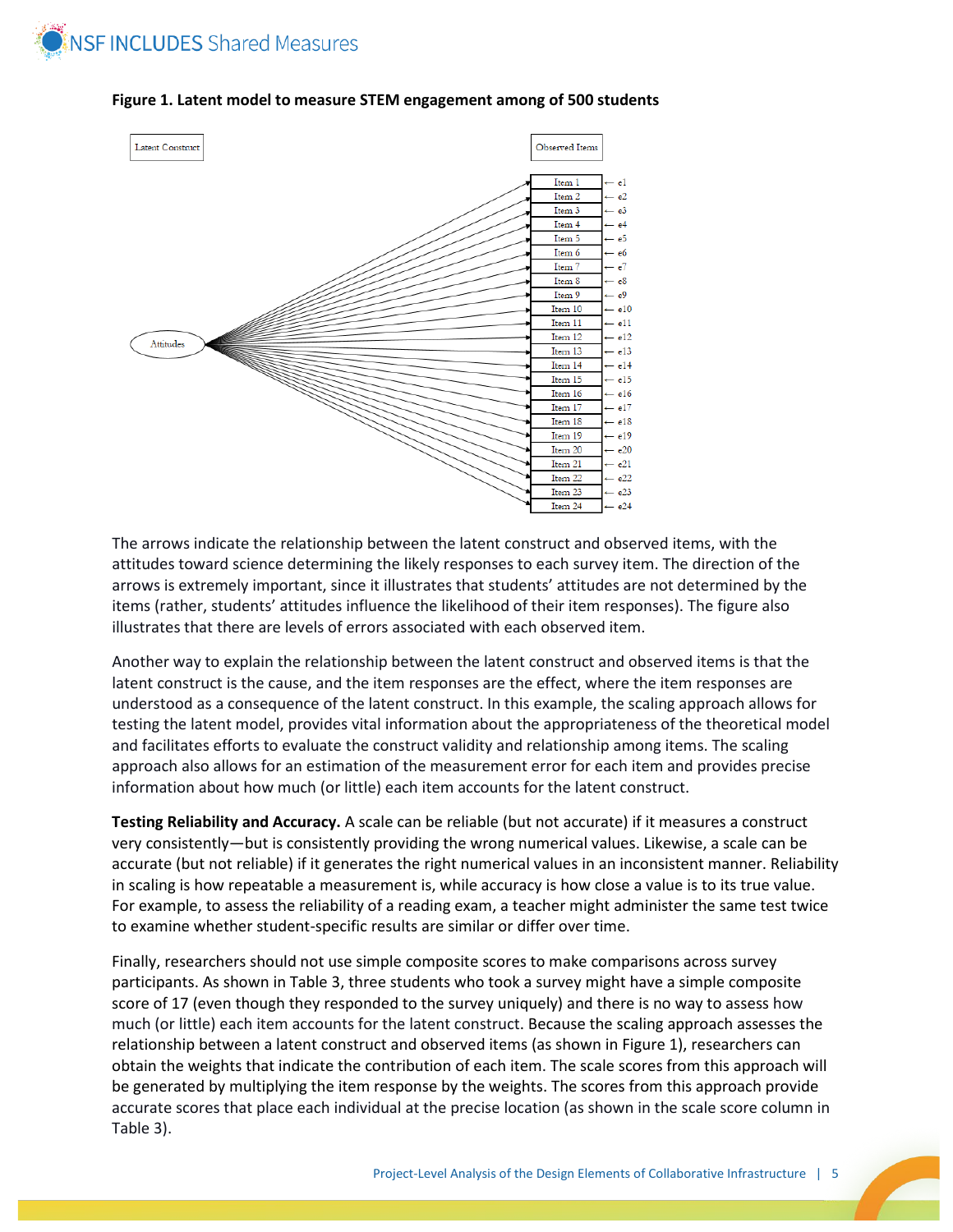

| Respondent | Item 1 | Item 2 | Item 3 | Item 4 | Item 5 | Simple<br>composite<br>score | <b>Scale</b><br>score |
|------------|--------|--------|--------|--------|--------|------------------------------|-----------------------|
| Α          | 5      | 4      | ำ      | 3      | 3      | 17                           | 7.5                   |
| B          | 1      | 5      | 3      | 3      | 5      | 17                           | 6.0                   |
|            | 5      | 2      | 5      | 2      | 3      | 17                           | 8.1                   |

#### **Table 3.—Survey responses, simple score, and scale score**

Note: In this example, each of five questions were asked with a 5-point Likert scale response option, and we assume these five items are normally distributed with reasonably high correlations (i.e., Cronbach's alpha = 0.8). The simple score is based on the sum of raw survey responses, while the scale scores are generated by multiplying the item responses by the weights.

#### **Terminology**

 $\overline{\phantom{a}}$ 

*Dimensionality* – In scaling, checking the dimensionality is important (e.g., in IRT, it is assumed that a construct is unidimensional and the covariance among the items can be explained by one underlying construct). Dimensionality can be checked by examining the eigenvalues from the principal component analysis (PCA). The PCA explores the underlying variance structure of a set of correlation coefficients and identifies patterns in the set of correlation coefficients. The eigenvalues can be used to condense the variance in a correlation matrix—the patterns with the largest eigenvalue have the most variance and so on, down to factors with too small or negative eigenvalues that are usually ignored (Hambleton et al., 1991). Often the PCA of this type suggests that a set of items may represent multiple dimensions as there are eigenvalues greater than 1 (Loehlin, 1987).

*Local independence* – Checking the local independence is also critical in the scaling. Many approaches assume that a response to an item is independent of a response to other items in a latent model (Kline, 2005; Reeve, 2007). This can be tested by examining the fit statistics and assessing the variances of error terms from the confirmatory factor analysis (CFA). (Hambleton, 1983; Baker, 2001; Kline 2005).<sup>[4](#page-5-0)</sup>

*Eigenvalue* – A commonly used criterion for the number of factors to rotate is the eigenvalues-greaterthan-one rule proposed by Kaiser (1960). Eigenvalues are the linear algebra concepts that we need to compute from the covariance matrix in order to determine the PCA of the data. The PCA represents the directions of the data that explain a maximal amount of variance. Eigenvalues are simply the coefficients attached to give the amount of variance carried in each Principal Component. The PCA hypothetically examines all possible number of factors from the input data.

*MI* - Nearly all scaling analyses impose some kind of restrictions on the parameters to be estimated. The model chi-square test reflects the extent to which these imposed restrictions impede the ability of the model to reproduce the means, variances, and covariances that were observed in the sample. The MI is the *X2* value, with 1 degree of freedom and MI reflects the improvement in a model fit that would result if a previously omitted parameter were to be added and freely estimated. It is not uncommon in

<span id="page-5-0"></span><sup>4</sup> Two types of fit statistics used are: Chi-square (*X2*), and Root Mean Square Error of Approximation (RMSEA). *X2* in scaling context provides information about "badness-of-fit." *X2* does not have a particular range and the interpretation of value depends on specific degrees of freedom in a model but the higher its value, the worse the model's correspondence to the data; and significant P-values indicate poor fit. Since *X2* often influence by the sample size, RMSEA is often used to ensure the model fit. The RMSEA is similar to *X2* in a sense that it provides "badness-of-fit," and a rule of thumb is that RMSEA smaller than 0.05 indicates good fit (Kline, 2005).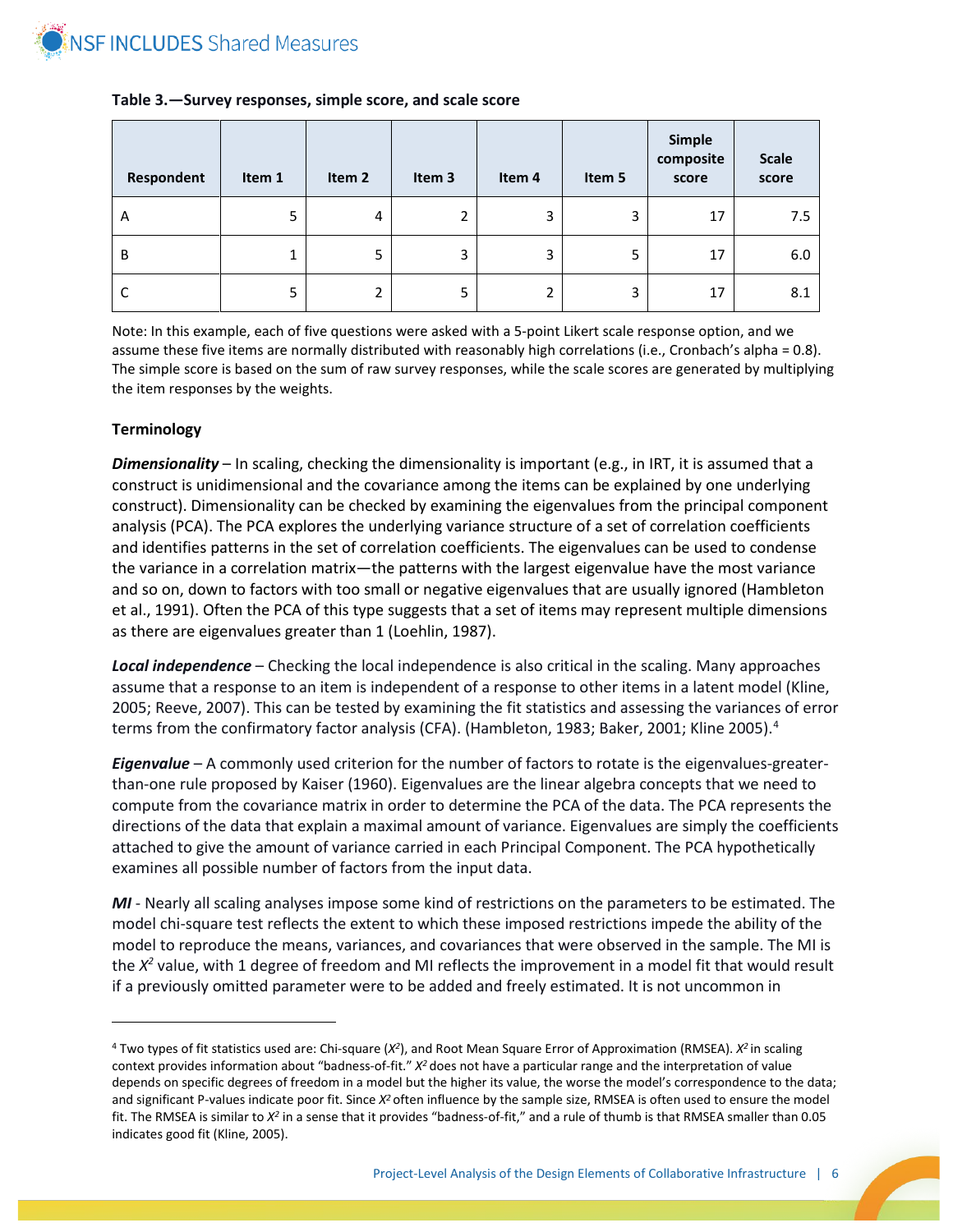

l

practice for researchers to consult MIs to suggest model modifications that lead to a "better" fitting model.

Chi-square (X<sup>2</sup>) - The chi-square statistic compares the size of any discrepancies between the expected results and the actual results, given the size of the sample and the number of variables in the relationship. A chi-square (X<sup>2</sup>) statistic in scaling is a test that measures how a model compares to actual observed data and provides information about "badness-of-fit." *X2* does not have a particular range and the interpretation of value depends on specific degrees of freedom in a model but the higher its value, the worse the model's correspondence to the data; and significant P-values indicate poor fit.

*RMSEA* - Since *X2* is often influenced by the sample size, RMSEA is often used to ensure the model fit. It is a measure of goodness of fit for statistical models, where the goal is for the population to have an approximate or close fit with the model. The RMSEA ranges from 0 to 1, with smaller values indicating better model fit. A rule of thumb is that RMSEA smaller than 0.05 indicates a good fit (Kline, 2005).

#### **Data and Methods Used in the Analysis of the CI Survey**

Data for this scale analysis were derived from the Coordination Hub's CI Survey. The survey contains 24 items<sup>[5](#page-6-0)</sup> to assess projects' progress on implementing the NSF INCLUDES design elements of collaborative infrastructure—including Shared Vision; Partnerships; Goals & Metrics; Leadership & Communication; and Expansion, Sustainability & Scale.

A total of 88 respondents from six Alliances responded to the survey. Respondent type includes PIs/Co-PIs, project leadership, project members, researcher, evaluators, and consultants. The composition of respondent types differs across projects. Based on the skewness and kurtosis statistics, data have reasonably normal distributions—i.e., skewness ranges from -1.803 to 1.338, and kurtosis ranges from - 0.8995 to 2.986. We did not impute missing data and we used the full information maximum likelihood estimator in the analysis.<sup>[6,](#page-6-1)[7](#page-6-2)</sup>

**Assessments of Dimensionality and Local Independence.** As indicated previously, checking the dimensionality and local independence is important and provides vital information for the rest of the scaling process. To check the dimensionality, we examined eigenvalues with the PCA. The eigenvalues provide the amount of variance in the total sample accounted for component (e.g., factor) and the PCA examines the variance in each component model.<sup>[8](#page-6-3)</sup> Table 4 shows the eigenvalues and scree plot from the PCA. In this particular data, for example, a single component yielded an eigenvalue of 6.819 that is accounted for 28 percent of the underlying variance structure of a set of correlation coefficients. As stated previously, the PCA suggests that a set of items may represent as multiple dimensions as there are eigenvalues greater than one and the data showed the possible seven components (i.e., seven sets of covariance patterns exist in the data).

<span id="page-6-0"></span><sup>5</sup> While the survey includes 30 items, we excluded six items that were only asked of those respondents who were in a position to provide information about the status of project work within their *own* partner organization.

<span id="page-6-1"></span> $6$ The lavaan package provides case-wise, full information maximum likelihood estimation if the data meets either missing completely at random (MCAR) or missing at random (MAR).

<span id="page-6-2"></span><sup>7</sup> In estimating the standard errors, the lavaan will automatically switch to the weighted least square estimator if data do not have any missing data and the "ordered" argument is used. In our analysis, this option was not implemented.

<span id="page-6-3"></span><sup>8</sup> The PCA hypothetically examines all possible number of factors from the input data.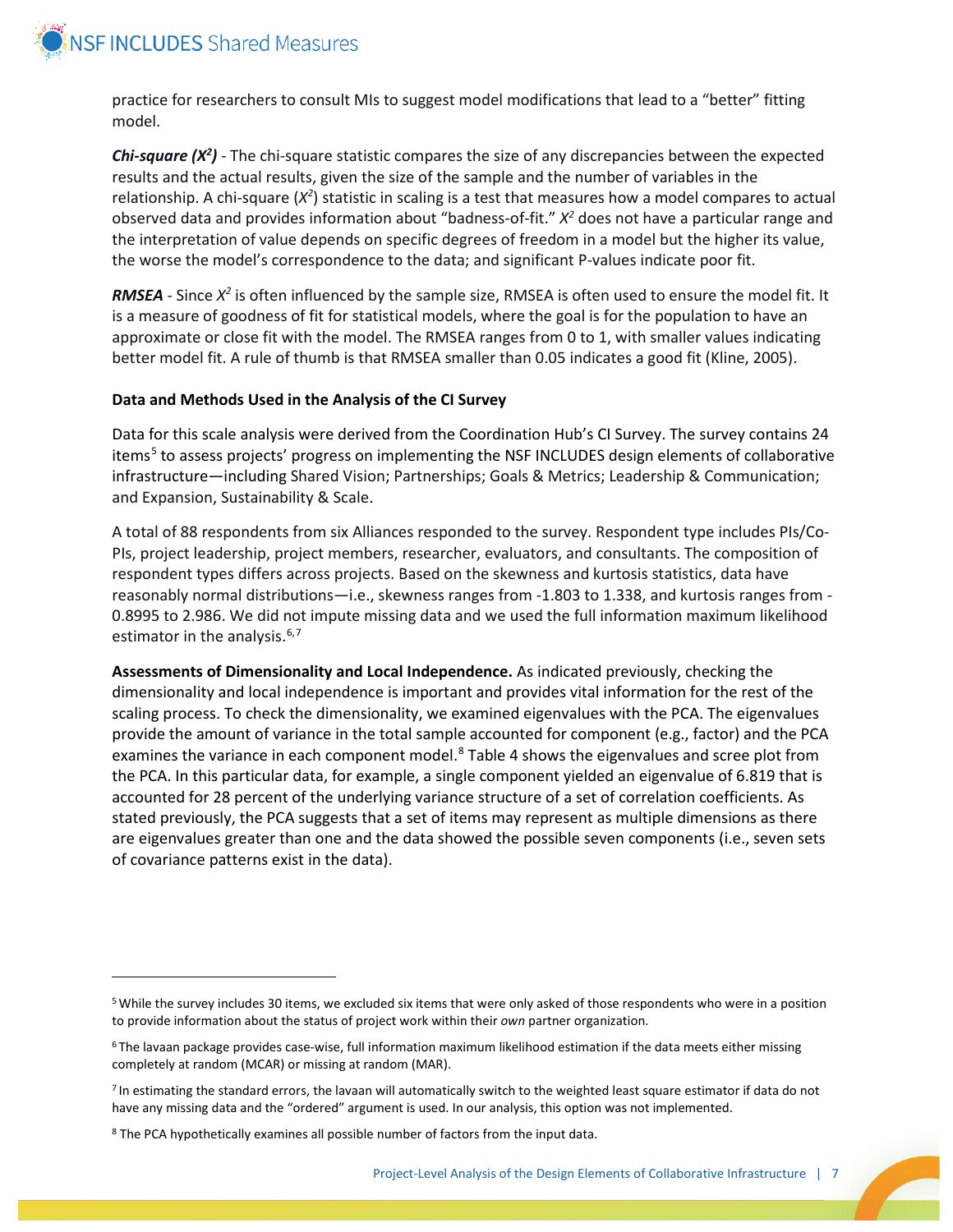

l

|           |       | <b>Total Variance Explained</b> |            |                                                       |  |  |
|-----------|-------|---------------------------------|------------|-------------------------------------------------------|--|--|
|           |       | Initial Eigenvalues             |            |                                                       |  |  |
| Component |       | % of                            | Cumulative | Scree Plot                                            |  |  |
|           | Total | Variance                        | %          | 8                                                     |  |  |
| 1         | 6.819 | 28.414                          | 28.414     | $\overline{7}$<br>6                                   |  |  |
| 2         | 3.459 | 14.413                          | 42.827     |                                                       |  |  |
| 3         | 1.945 | 8.105                           | 50.932     | ۰                                                     |  |  |
| 4         | 1.508 | 6.284                           | 57.215     | $-9.6$                                                |  |  |
| 5         | 1.446 | 6.024                           | 63.239     |                                                       |  |  |
| 6         | 1.276 | 5.317                           | 68.556     | $\circ$<br>5<br>15<br>$\circ$<br>10<br>20<br>25<br>30 |  |  |
| 7         | 1.006 | 4.191                           | 72.747     | Component Number                                      |  |  |
| 8         | 0.857 | 3.572                           | 76.319     |                                                       |  |  |
| 9         | 0.801 | 3.337                           | 79.655     |                                                       |  |  |



This was followed by a CFA for further examination of local independence and construct validity. This initial single-factor model also showed a poor fit in the CFA model with  $X^2_{(252)} = 494.8$ , and RMSEA = 0.148. Further, the analysis indicated statistically significant interdependency among error terms of several items. Based on these results, the 24 items of the scale were multi-dimensional, and we used the CFA analysis with the MI to further examine the covariance structure among error terms and improve the fit.  $9, 10, 11$  $9, 10, 11$  $9, 10, 11$  $9, 10, 11$  $9, 10, 11$ 

**Modification of the Model.** The above findings are not surprising (i.e., the interdependency of error terms) since nearly all latent models impose some kind of restrictions on the parameters to be estimated. To determine which restrictions to relax (so the fit statistics will be improved), we generated the MI statistics. Since the MI provides an approximate amount of  $X<sup>2</sup>$  decrease when a particular constraint is released, one can use the MI to identify the constraint(s) that has the large MI values and make re-parameterization of the model (Jöreskog & Sörbom, 1996). The model chi-square test reflects the extent to which these imposed restrictions impede the ability of the model to reproduce the means, variances, and covariances that were observed in the sample. To avoid overfitting the model, we released constraints sequentially, each time assessing the statistical significance of the *X2* change in fit (Byrne, 1991). In our data, we repeated the MI processes 28 times. We observed no statistically significant difference between the 27th and 28th models. Therefore, we selected the 27th model as the final model. Figure 2 shows the visual representation of both the initial and final models for easy comparison.

**Computing weights for each survey item and project level score.** Once the final model was established, we estimated the weights of each item with the completely standardized solution. In this solution, both latent and observed variables are standardized. We then calculated individual respondent scores by multiplying the item response with the standardized coefficients. Therefore, the scales were weighted by the proportion of items the scale contributed to the factor. The respondent-level scores can be used as-is or can be aggregated at the project level. Further, the scores can be used in other analyses such as

<span id="page-7-0"></span><sup>9</sup> If the scale is determined to be unidimensional, we planned to analyze data with Graded Response Models that are adequate for ordinal responses (Reeve, 2007).

<span id="page-7-1"></span><sup>&</sup>lt;sup>10</sup> CFA relies on the regression type equations and can model with the error, compared to the IRT.

<span id="page-7-2"></span><sup>&</sup>lt;sup>11</sup> Typically, the scaling analysis involves a step to perform either Multi-Sample Analysis or Differential Item Functioning test. This test is to examine the group invariance of the scale—i.e., sometimes groups, such as defined by respondent type, have different probabilities of endorsing a given item on a multi-item scale. When this occurs, the scale score will be artificially higher or lower values. We did not perform this step, as such an analysis would require a larger sample size.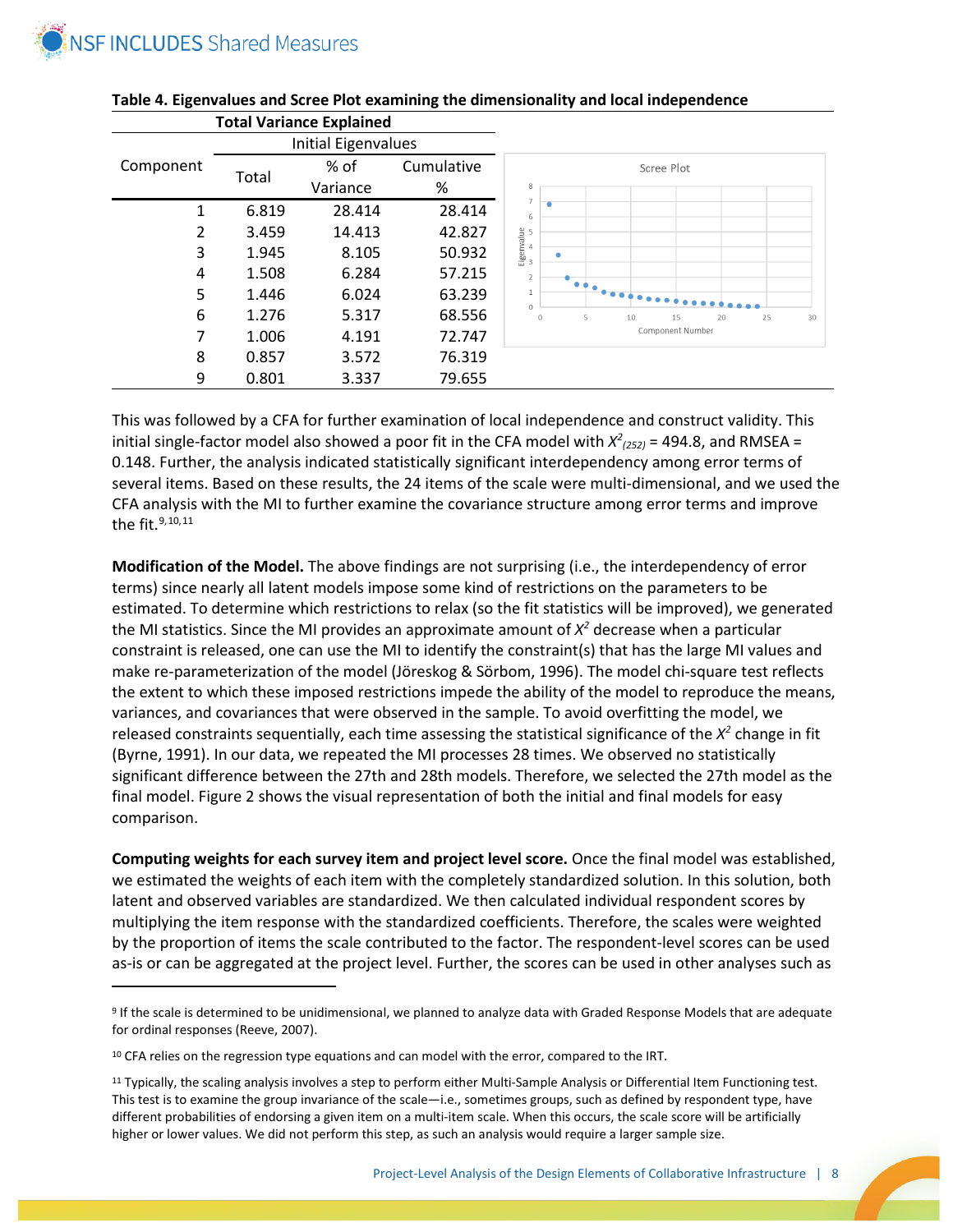

regressions. For further analysis, we standardized the scale scores on a range of 0 to 100, with 100 representing the highest possible score. Table 5 presents the unstandardized coefficients, standard errors, standardized coefficients for each item, and fit statistics for the final model.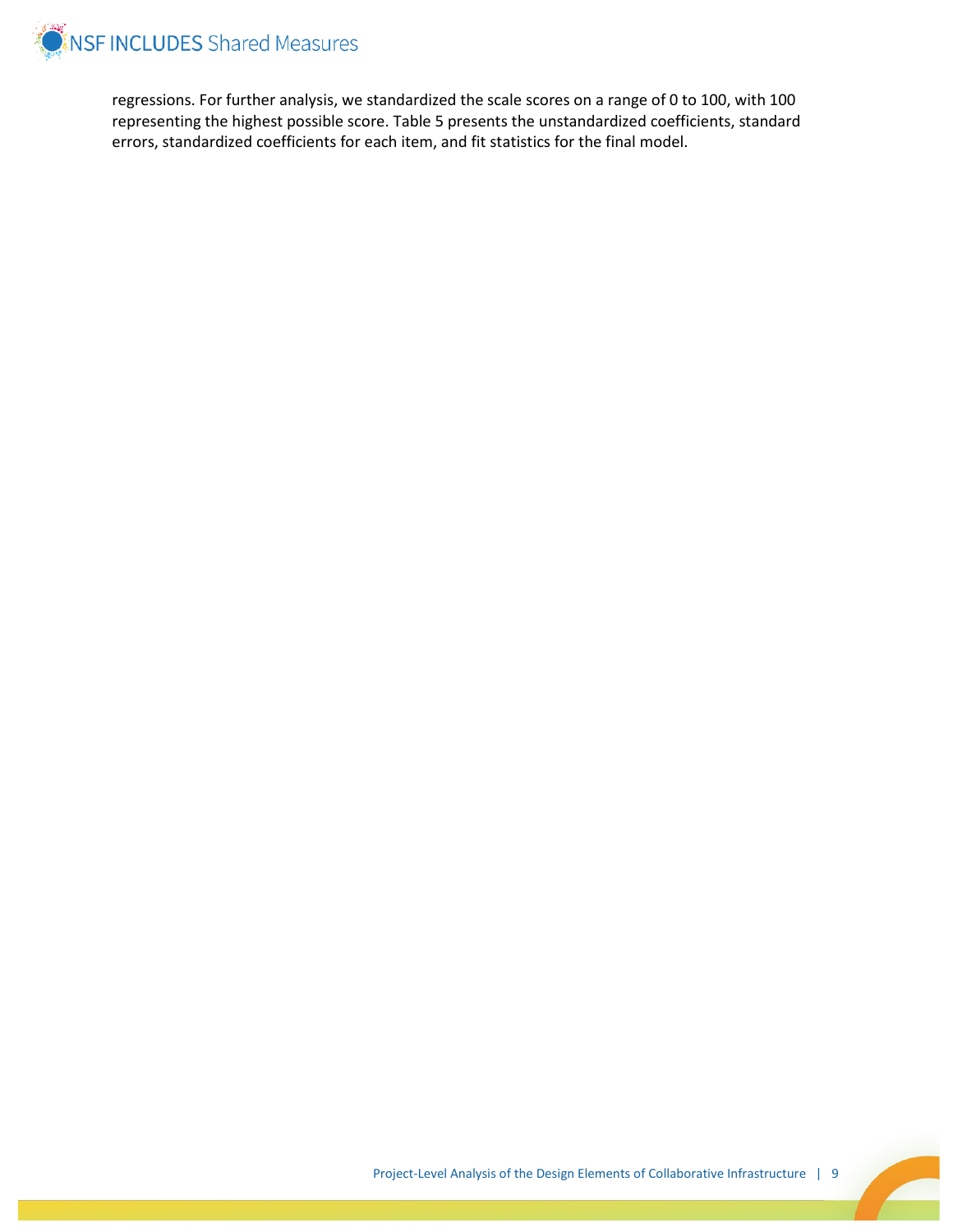

## **Figure 2. Visual representation of the model**

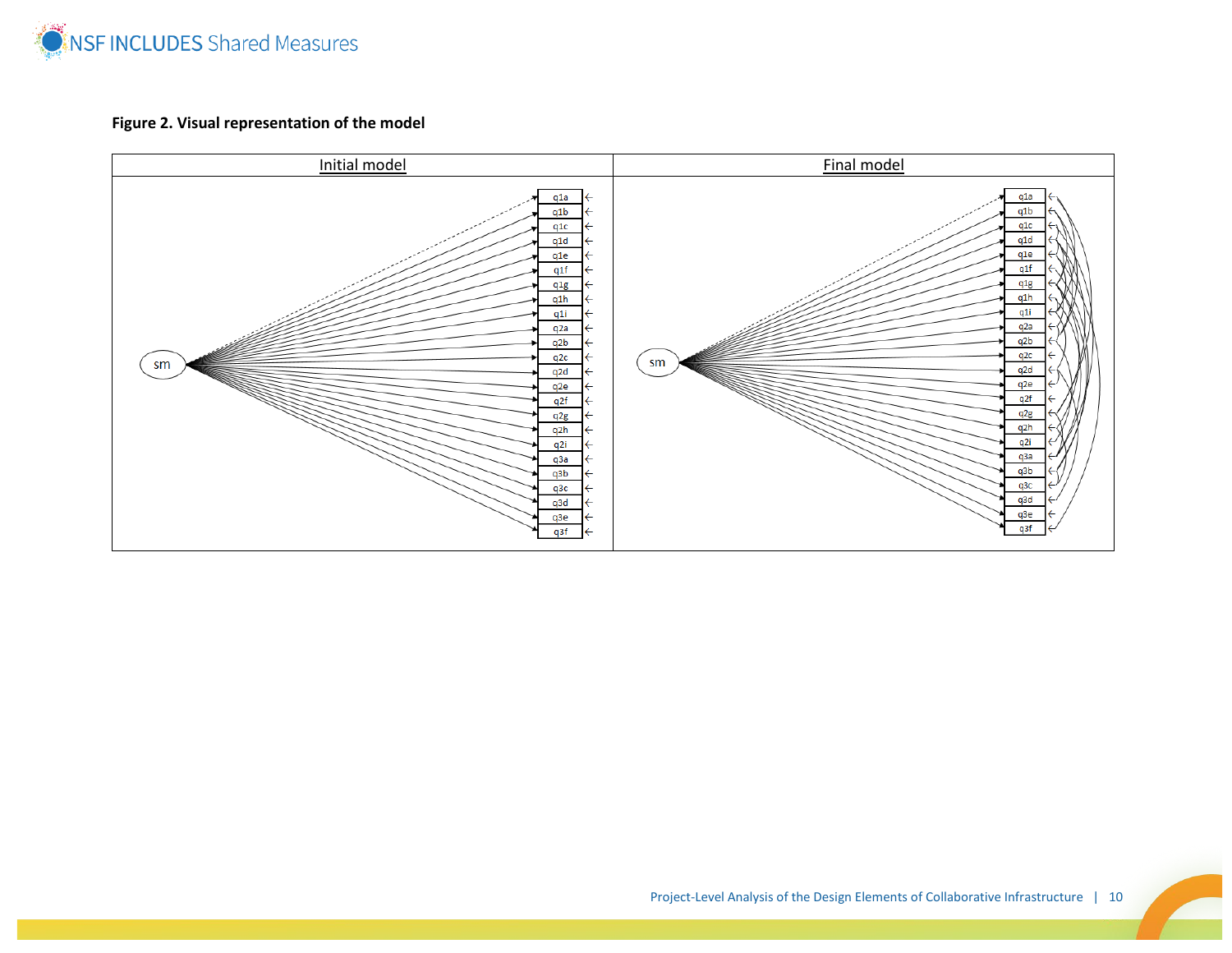

### **Table 5. Standardized coefficient and fit statistics**

| <b>Item</b>                                                                                                                                                                            | <b>Unstandardized</b><br>coefficient | <b>Standard</b><br>errors | <b>Standardized</b><br>coefficient |
|----------------------------------------------------------------------------------------------------------------------------------------------------------------------------------------|--------------------------------------|---------------------------|------------------------------------|
| Our project has a plan that clearly specifies each<br>partner's role                                                                                                                   | 1.000                                | 0.000                     | 0.667                              |
| Our project has a plan that addresses systemic barriers<br>to broadening participation in STEM                                                                                         | 0.716                                | 0.242                     | 0.474                              |
| Our project adds new partners to address a given need<br>(e.g., to access crucial expertise and/or additional<br>participants)                                                         | 0.957                                | 0.249                     | 0.635                              |
| Our project has participatory processes to refine its<br>measures, indicators, metrics, and/or data collection<br>methods                                                              | 0.396                                | 0.229                     | 0.274                              |
| Our project has the capacity to track progress across all<br>partners (e.g., protocols, common metrics)                                                                                | 0.066                                | 0.216                     | 0.047                              |
| Our project uses data to make regular improvements                                                                                                                                     | 0.624                                | 0.222                     | 0.447                              |
| Our project contributes to the field's knowledge base<br>about effective strategies for broadening participation<br>in STEM                                                            | 0.153                                | 0.206                     | 0.115                              |
| Project has a written plan that outlines a strategy for<br>sustaining activities beyond the current award period                                                                       | 0.857                                | 0.271                     | 0.516                              |
| Project has secured funding beyond the current award<br>period                                                                                                                         | 0.130                                | 0.212                     | 0.101                              |
| Our project's goals are informed by an assessment of<br>the participant population's needs                                                                                             | 0.494                                | 0.147                     | 0.543                              |
| Our project's leadership structure leverages the<br>collective knowledge of partners and other<br>stakeholders                                                                         | 0.638                                | 0.169                     | 0.621                              |
| Our project leadership has structures in place to<br>encourage full participation by all partners                                                                                      | 0.562                                | 0.158                     | 0.577                              |
| Our project has internal procedures that minimize<br>power imbalances among partners                                                                                                   | 0.392                                | 0.176                     | 0.351                              |
| Our project leadership is willing to engage in frank and<br>open discussions when areas of disagreement exist                                                                          | 0.433                                | 0.188                     | 0.364                              |
| Our project leadership provides opportunities for<br>building relationships across partners                                                                                            | 0.805                                | 0.177                     | 0.764                              |
| Our project's decision-making processes are<br>transparent to those inside the project                                                                                                 | 0.506                                | 0.227                     | 0.417                              |
| Our project's decisions are informed by input from our<br>participant population (e.g., through representation by<br>members of the participant population on a steering<br>committee) | 0.676                                | 0.211                     | 0.517                              |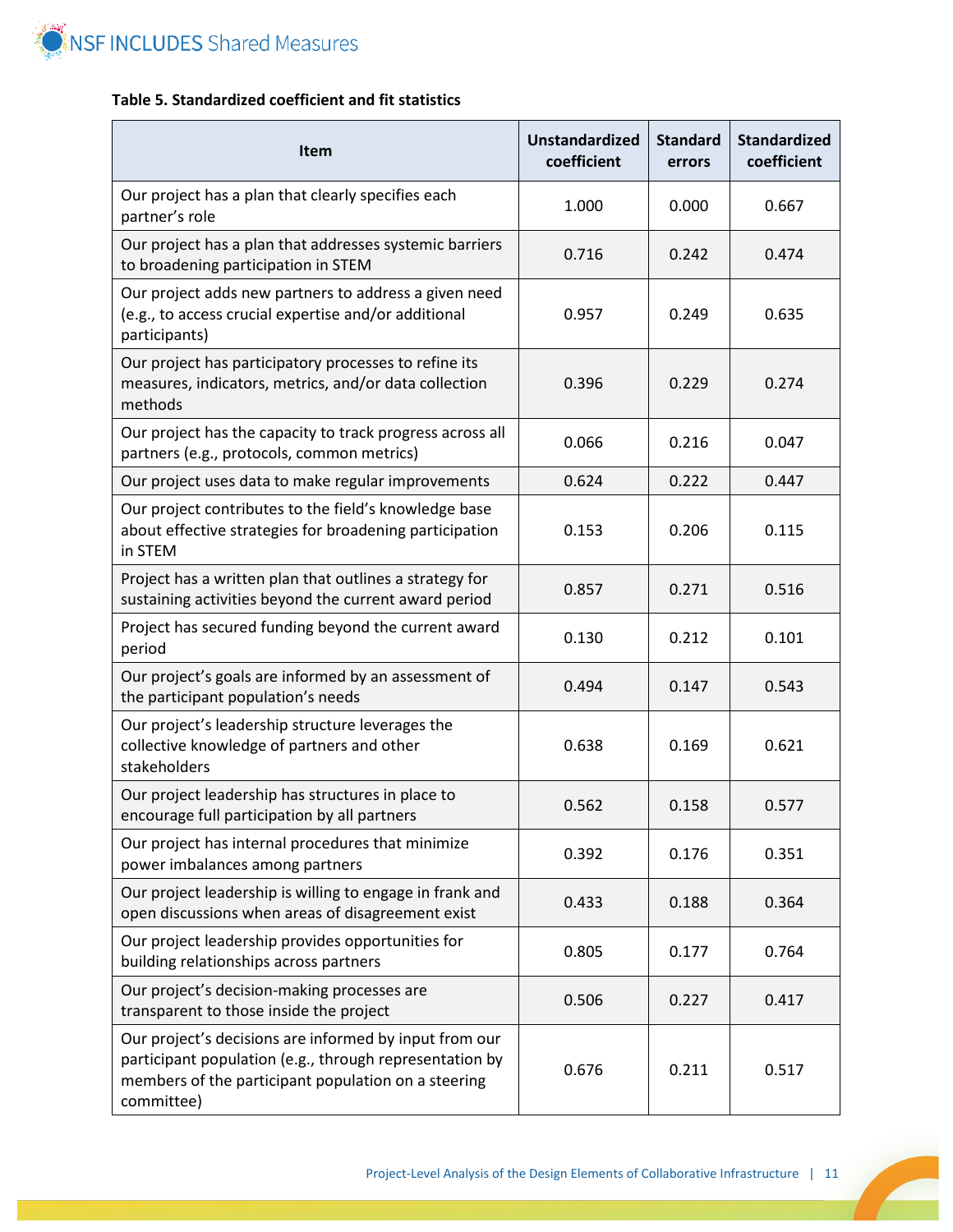

| <b>Item</b>                                                                                                                                               | <b>Unstandardized</b><br>coefficient | <b>Standard</b><br>errors | <b>Standardized</b><br>coefficient        |
|-----------------------------------------------------------------------------------------------------------------------------------------------------------|--------------------------------------|---------------------------|-------------------------------------------|
| Our project has a strategic vision of what activities will<br>be sustained beyond the current award period                                                | 1.022                                | 0.273                     | 0.611                                     |
| All of our core partners are involved in the process of<br>developing our project's goals                                                                 | 0.718                                | 0.187                     | 0.638                                     |
| All of our core partners are involved in the process of<br>making sense of findings that emerge from the project's<br>analysis of shared measurement data | 0.718                                | 0.187                     | 0.627                                     |
| All of our core partners collaborate with each other to<br>align their actions                                                                            | 0.705                                | 0.201                     | 0.569                                     |
| All of our core partners regularly seek advice from one<br>another (e.g., effective strategies for addressing a given<br>challenge)                       | 0.718                                | 0.186                     | 0.635                                     |
| The sum of our core and supporting partners represent<br>the range of institutions needed to achieve our<br>project's goals                               | 0.636                                | 0.241                     | 0.420                                     |
| The sum of our core and supporting partners reflect the<br>diversity of our participant population                                                        | 0.559                                | 0.268                     | 0.327                                     |
|                                                                                                                                                           |                                      |                           | <b>Fit Statistics</b>                     |
|                                                                                                                                                           |                                      |                           | X2:304.0<br>Df:225<br><b>RMSEA: 0.089</b> |

#### **References**

- Baker, F.B. (2001). *The basics of item response theory.* 2nd edition. ERIC Clearinghouse of Assessment and Evaluation.
- Byrne, B. M. (1991). The Maslach Inventory: Validating factorial structure and invariance across intermediate, secondary, and university educators. *Multivariate Behavioral Research*, 26, 583– 605.
- Hambleton, R. (1983). *Applications of item response theory.* Vancouver, B.C: Educational Research Institute of British Columbia.
- Hambleton, R.K., Swaminathan, H., and Rogers, J.H., (1991). *Fundamentals of item response theory*. Sage Publications, Inc.
- Kaiser, H.F. (1960). The application of electronic computers to factor analysis. *Educational and Psychological Measurement,* 20, 141–151. doi.org/10.1177%2F001316446002000116

Kline, R.B. (2005). *Principles and practice of structural equation modeling.* 2<sup>nd</sup> Edition. NY: Guilford Press.

Joreskog, K. G., & Sorbom, D. (1996). *LISREL8: User's reference guide*. Mooresville: Scientific Software.